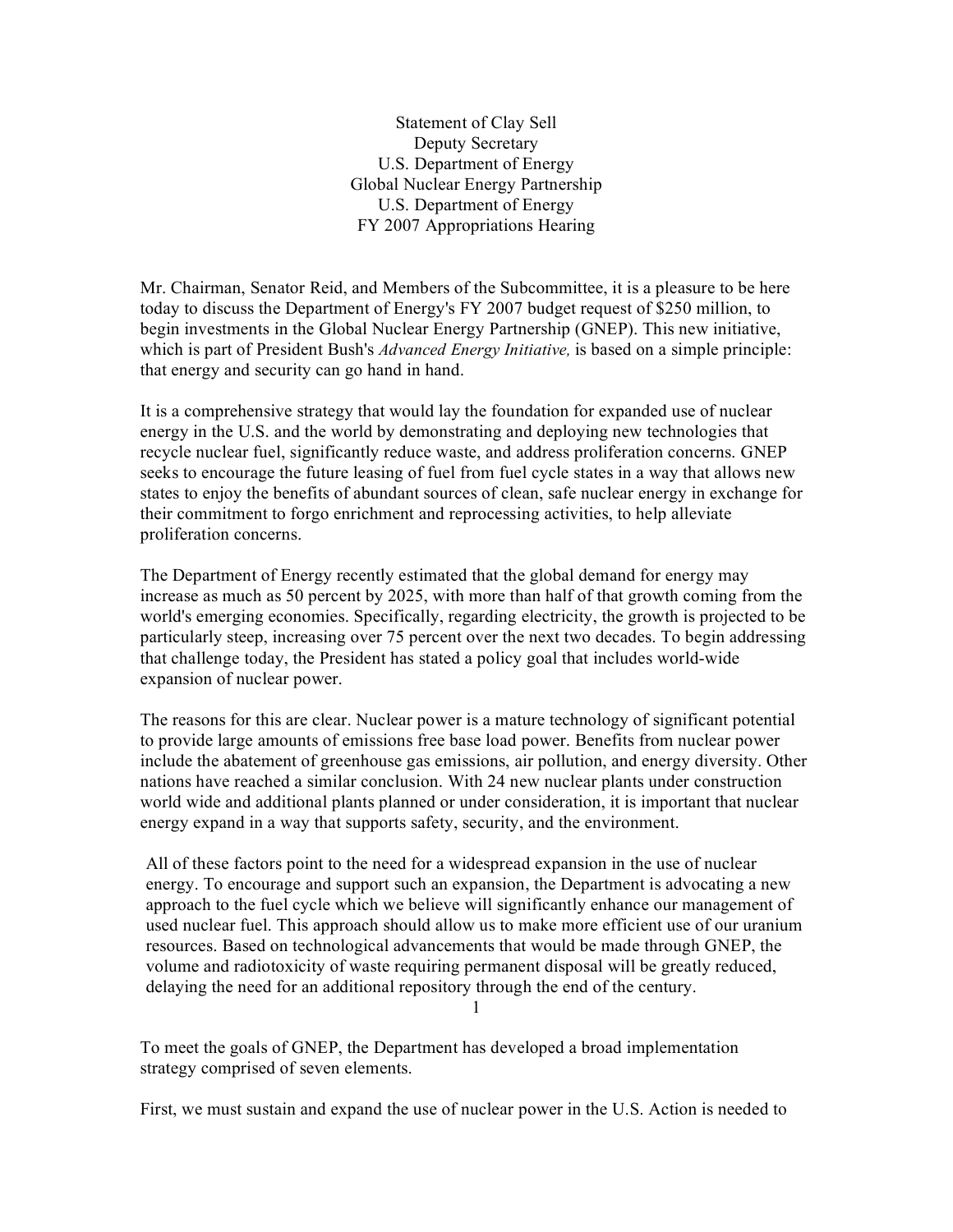ensure that there are successor plants to those that supply nearly 20 percent of our electricity. Efficiency gains to existing reactors over the past decade have added the equivalent of 25 additional reactors to the grid, but such gains are approaching a limit. We must build on advances made by the President and Congress to stimulate new nuclear plant construction.

In 2002, the Administration announced the Nuclear Power 2010 program, a cost-shared initiative with industry aimed at demonstrating the streamlined regulations for siting and constructing new nuclear plants. Much progress has been made since this program was first announced and today the Department is sponsoring two demonstrations aimed at submitting and obtaining approval of the first combined Construction and Operating License (COL) applications.

DOE is currently working with two consortia of nuclear generating companies and vendors to prepare and submit these COL applications to the NRC by 2007 and 2008, respectively. This, together with the incentives enacted through the Energy Policy Act of 2005 (EPACT 2005) will enable generating companies to proceed with new nuclear plant projects.

The Department is responsible for implementing the *Standby Support for Certain Nuclear Plant Delays* provisions of EPACT, which is a form of federal risk insurance to encourage investment in advanced nuclear power facilities by providing coverage for certain costs resulting from certain regulatory or litigation delays. Additionally, EPACT 2005 contains provisions for production tax credits for advanced nuclear facilities, and a loan guarantee program for low-emission energy production technologies, such as nuclear power plants. We are confident we will see new plants under construction within the next ten years.

Second, we must address the issue of nuclear waste. A geologic repository is a necessity under all fuel management scenarios, and the 2007 budget request provides \$544.5 million to maintain steady progress toward opening the Yucca Mountain repository.

Under GNEP, commercial spent nuclear fuel would be recycled so that transúranic elements would be consumed, not disposed of as waste. Residual waste fission products would be reconfigured for disposal at a geologic repository. In addition, direct disposal will be the only option for a small portion of older commercial spent fuel and certain specialized fuels for which separations processes have not been developed.

GNEP would provide three improvements to spent fuel disposal at a repository by significantly reducing the volume of nuclear waste, enhancing thermal management by reducing the waste form heat load, and reducing the amount of long-lived radionuclides 2

requiring disposal eliminating the need for an additional repository through the end of the century.

Third, we propose to demonstrate recycling technology that would enhance the proliferationresistance of the fuel cycle compared to existing reprocessing technologies called Plutonium-Uranium Extraction or PURER. To accomplish this, the Department would accelerate through the Office of Nuclear Energy, Science and Technology's Advanced Fuel Cycle Initiative (AFCI), the development, demonstration, and deployment of new technologies to recycle spent fuel - these are technologies that would not result in separated plutonium - a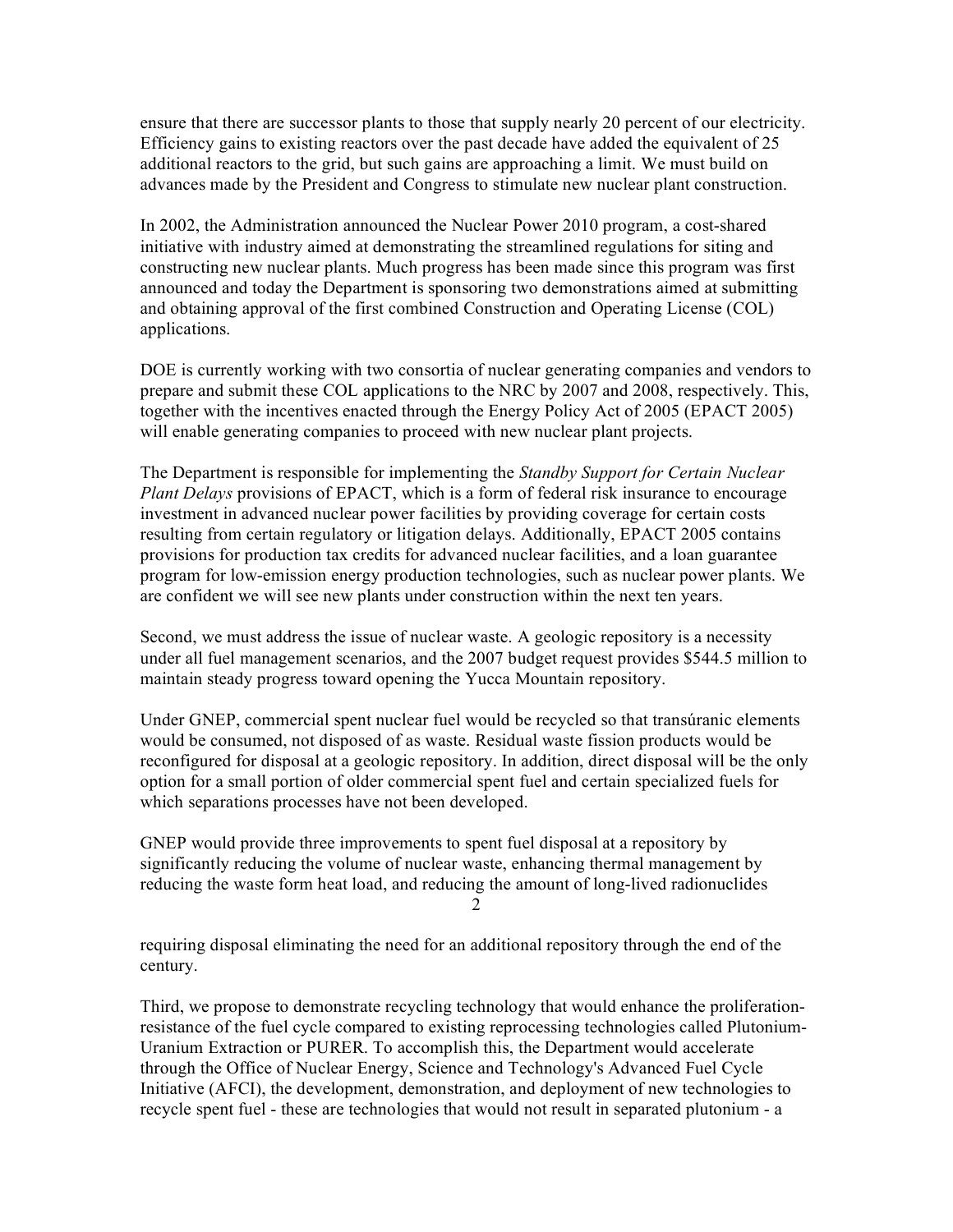key proliferation concern presented by current generation reprocessing technologies. Moreover, this technology would only be deployed in partnership with other fuel supplier nations.

The AFCI program legislated by the Congress has over the years identified promising advanced nuclear technology options that are sufficiently developed to allow for a demonstration program to proceed. Acting now will enable us to help shape the global fuel cycle and prepare to accommodate growth in emission-free nuclear power.

In support of this effort, the U.S. would propose to work with international partners to conduct an engineering-scale demonstration of advanced recycling technologies (e.g., a process called Uranium Extraction Plus or UREX+), that would separate the usable components in used commercial fuel from its waste components, without separating pure plutonium.

Fourth, the U.S. would develop and demonstrate Advanced Burner Reactors (or ABRs). These "fast neutron" reactors would be designed to consume transuranic elements in used fuel from nuclear power plants, avoiding the need to accommodate this radioactive, radiotoxic, and heat-producing material in a geologic repository for hundreds of thousands of years while it decays. The Department would also propose a new facility that could potentially serve the fuel testing needs of the nation for the next fifty years, and be used to develop and test the fuels for the advanced burner reactor made from the transuranic product from the UREX+ process.

Fifth, GNEP would build and strengthen a reliable international fuel services consortium of nations with advanced nuclear technologies to enable developing nations to acquire nuclear energy while minimizing nuclear risk. Under a cradle-to-grave fuel leasing approach, fuel supplier nations would provide fresh fuel to conventional nuclear power plants, including small scale reactors, located in user nations that agree to refrain from enrichment and reprocessing.

Used fuel would then be returned to the fuel supplier nations and recycled using a process that does not result in separated plutonium. The recycled fuel would then be used in an ABR in fuel supplier nations. Arrangements would be available to assure secure supply to user nations. Such an approach would allow user nations to receive the benefit of having a reliable supply of reactor fuel without having to make the significant infrastructure investments required for enriching, recycling and disposal facilities.

This approach builds on and goes beyond current International Atomic Energy Agency (IAEA) obligations - user nations would consent to refrain from enrichment and reprocessing for an agreed period, based on economic interest. States choosing to stay outside the GNEP framework and develop their own fuel cycle facilities would receive increased scrutiny. We recognize that there are responsible states that have partial fuel cycles, that do not fit the basic conceptual model, but whose interests can be accommodated in the GNEP framework.

Sixth, the U.S. would work with the international community to pursue development and deployment of small-scale reactors designed to be cost-effective, inherently secure and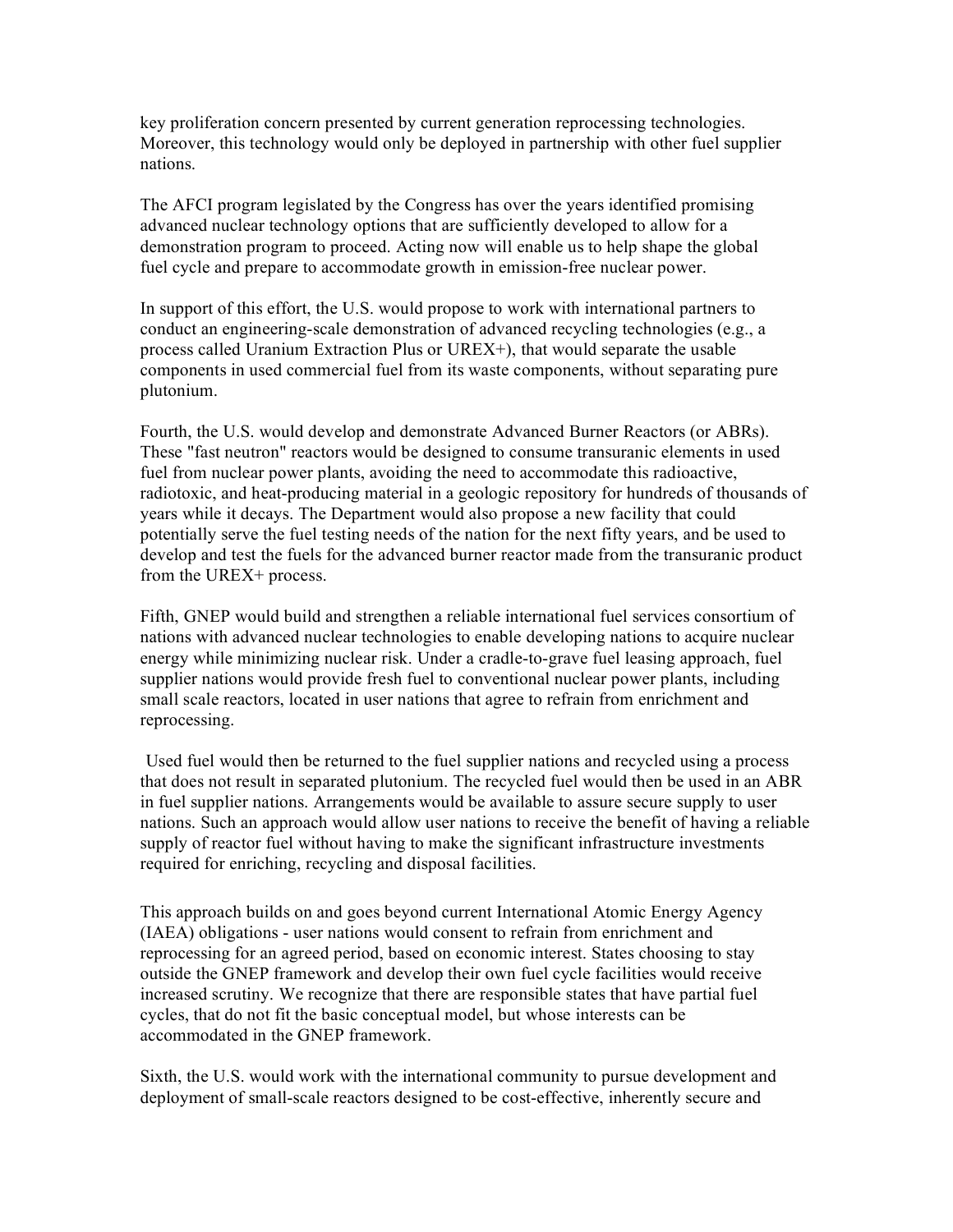well-suited to conditions in developing nations. The U.S. would also encourage developing and deploying a small scale reactor that utilizes the same nuclear fuel for the lifetime of the reactor, eliminating the need for fuel replacement. As world population increases by 3 billion people by 2050, energy demands and world cities will expand, making it all the more important to provide the option of meeting some of that increased energy demand without increased greenhouse gas emissions or pollution.

Finally, under GNEP, an international safeguards program is an integral part of the global expansion of nuclear energy and the development of future fuel cycle technologies with enhanced proliferation-resistance. In order for the IAEA to effectively and efficiently monitor and verify nuclear materials, the U.S. would propose to design advanced safeguards approaches directly into the planning and building of new, advanced nuclear facilities and small-scale reactors. Over the next year, we will work with other elements of the Department to establish GNEP, paying special attention to developing advanced safeguards and developing the parameters for international cooperation. We will also continue to work closely with IAEA and our international partners to ensure that civilian nuclear facilities are used only for peaceful purposes.

The Department has proposed \$250 million in the FY 2007 budget as an initial step of a plan to accelerate the development of technology as part of GNEP. With these funds, the Department would focus its AFCI research and development on preparing for an engineeringscale demonstration of the most promising recycling technologies, such as the UREX+ separations technology, advanced burner reactors and an advanced fuel cycle facility, used to fabricate and test the fuels for advanced burner reactors.

This request represents the Department's best assessment of the GNEP program technical development priorities and sequencing toward demonstration facilities. The FY 2007 request shows that significant growth in funding over the FY 2007 request is necessary for the planning of the three integrated demonstration facilities.

In FY 2006, mission need would be established for these facilities and the Department would begin work on an Environmental Impact Statement for the three facilities, which would continue through FY 2007. In parallel with this, in both FY 2006 and FY 2007, the Department would continue research and development to refine the UREX+ technology, begin work on a conceptual design report, acquisition strategy, functions and 4

operating requirements and other analyses leading to the development of baseline costs and schedules for the UREX+ demonstration, the advanced burner reactor, and the advanced fuel cycle facility by the end of 2007.

The Department would propose to invest \$25 million on the advanced burner reactor technology in FY 2007, to complete pre-conceptual design and complete a series of extensive studies to establish cost and schedule baselines and determine the scope, safety, and health risks associated with fuel design, siting and acquisition options. Last month, the U.S. signed a systems arrangement agreement with France's atomic energy commission and the Japan Atomic Energy Agency to cooperate on the development of sodium fast reactors. It is anticipated that this agreement will establish the foundation for further collaborations on fast reactors with these countries, and others that are expected to join the agreement in the